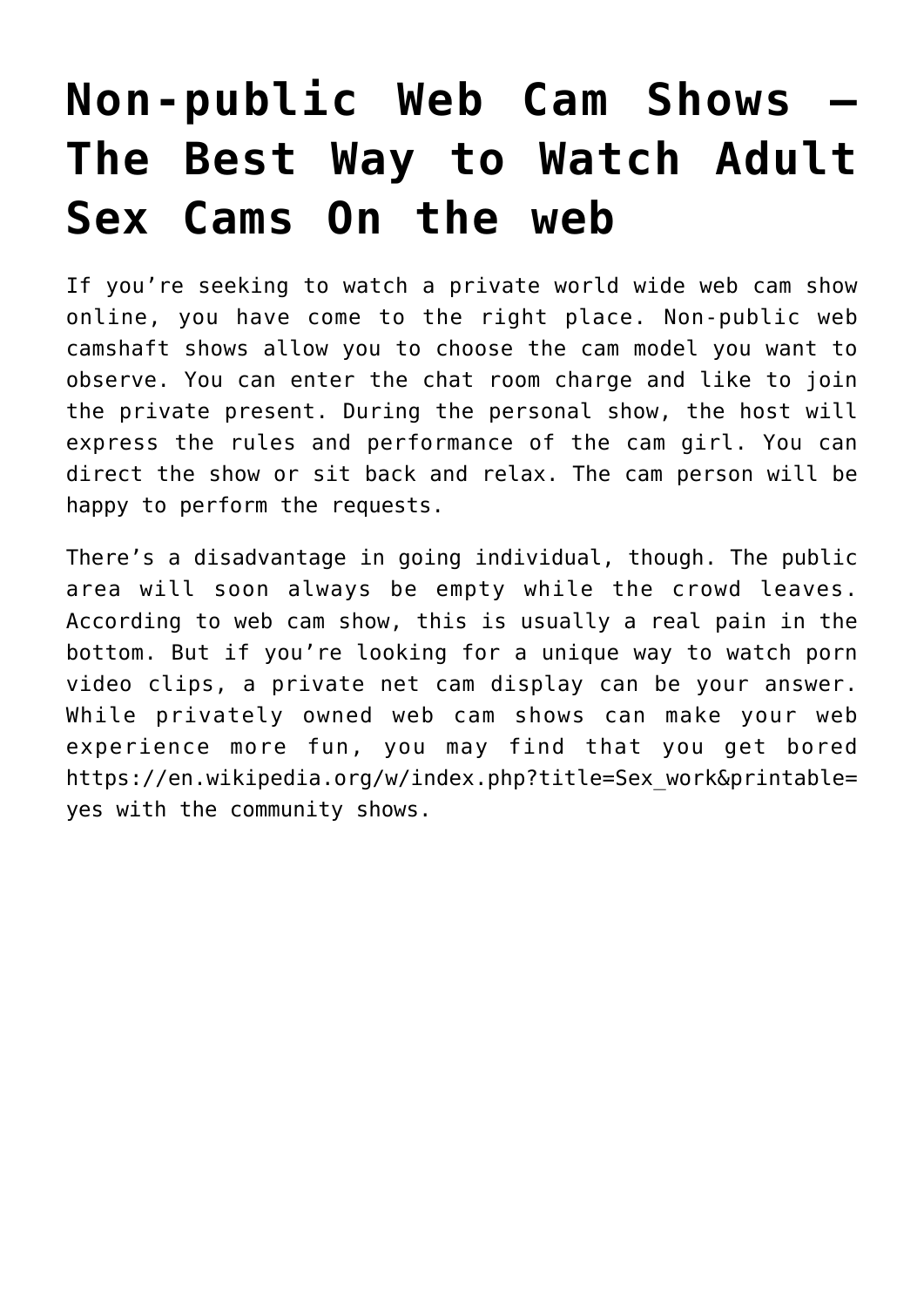

As with all things on the net, there are plenty of benefits and drawbacks to personal web camshaft shows. Despite their a large number of advantages, individual web cam shows could be frustrating for new users. It can be difficult to find a girl who will be willing to conduct the activities you desire without paying for his or her private world wide web cam present. A good way to steer clear of this problem is always to choose a daughter with a free chat option. This way, you can see if the girl you're interested in is certainly willing to do what you want her to do.

One advantage of private internet cam shows is the flexibility. The model can easily set her own rates and determine how extended she is willing to perform meant for viewers. The model has the capacity to set the length of the show and the rate per minute. In the early stages, the model might not make as much money while other units. Nevertheless once the lady becomes more skillful, she'll subsequently find